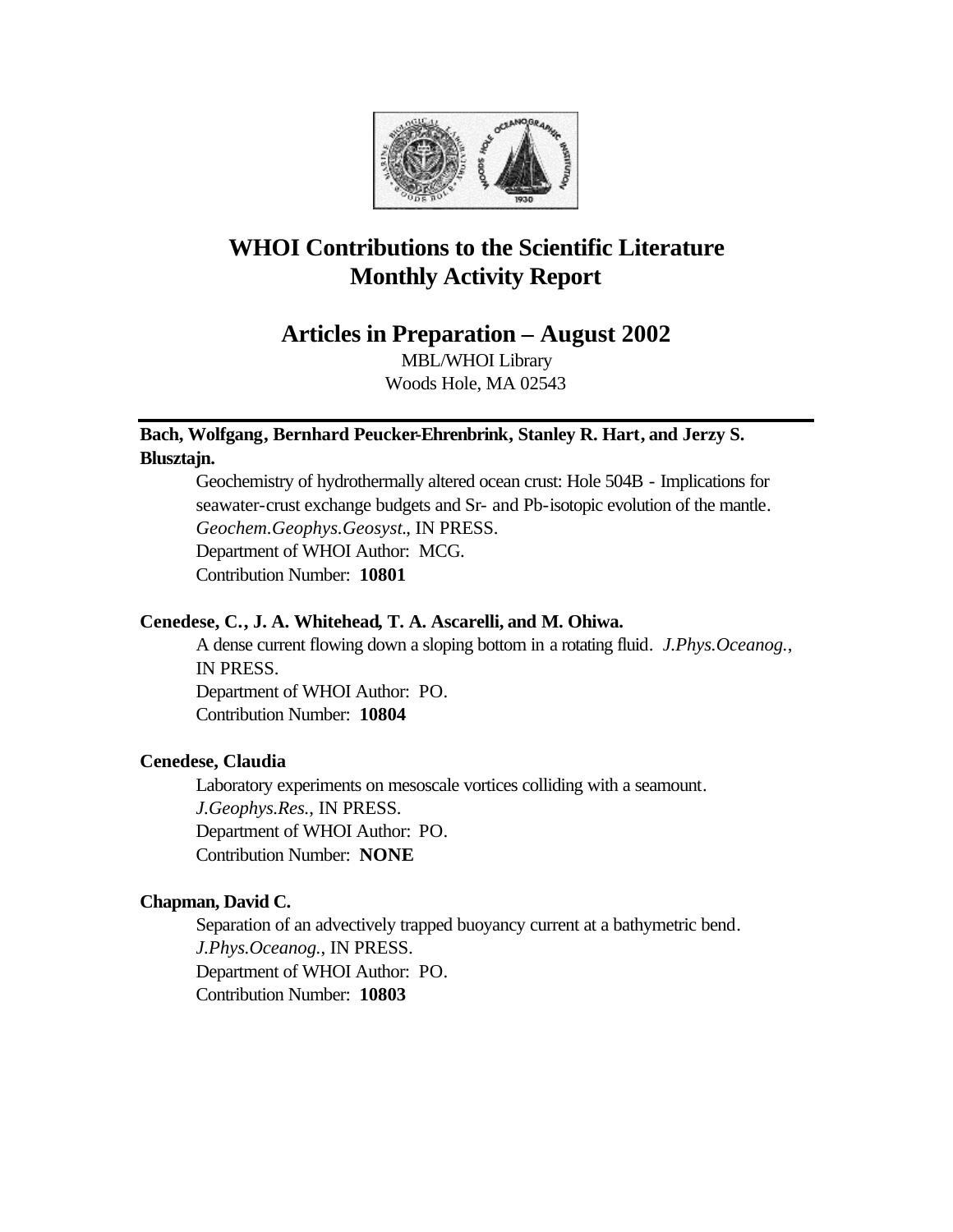#### **Chu, Dezhang, Kenneth G. Foote, and Larry Hufnagle.**

Measurement of multibeam sonar directivity patterns. *Oceans '02*, IN PRESS. Department of WHOI Author: AOPE. Contribution Number: **10807**

#### **Clift, P.D., R. Hannigan, J. Blusztajn, and A. E. Draut.**

Geochemical evolution of the Dras-Kohistan Arc during collision with Eurasia: evidence from the Ladakh Himalaya, India. *Island Arc*, IN PRESS. Department of WHOI Author: GEOL. Contribution Number: **10771**

#### **Clift, Peter, Jian Lin, and Udo Barckhausen.**

Evidence of low flexural rigidity and low viscosity lower continental crust during continental break-up in the South China Sea. *Mar.Petroleum Geol.*, IN PRESS. Department of WHOI Author: GEOL. Contribution Number: **10814**

#### **Clift, Peter D., Hans Schouten, and Amy E. Draut.**

A general model of arc-continent collision and subduction polarity reversal from Taiwan and the Irish Caledonides. *Geol.Soc.London, Spec.Pub.*, IN PRESS. Department of WHOI Author: GEOL. Contribution Number: **10772**

#### **Doherty, Kenneth W., Terrence R. Hammar, and Kenneth G. Foote.**

Transducer mounting and rotating system for calibrating sonars in a sea well. *Oceans 2002*, IN PRESS. Department of WHOI Author: AOPE.

Contribution Number: **10805**

## **Draut, Amy E., Peter D. Clift, Robyn E. Hannigan, Graham Layne, and Nobumichi Shimizfu.**

A model for continental crust genesis by arc accretion: rare earth element evidence from the Irish Caledonides. *Earth Planet.Sci.Lett.*, IN PRESS. Department of WHOI Author: GEOL. Contribution Number: **10770**

#### **Garcia, Xavier, David Boerner, and Laust B. Pedersen.**

Full galvanic distortion decomposition of tensor CSAMT data: application to data from the Buchans Mine (Newfoundland, Canada). *Geophys.J.Int.*, IN PRESS. Department of WHOI Author: AOPE. Contribution Number: **10773**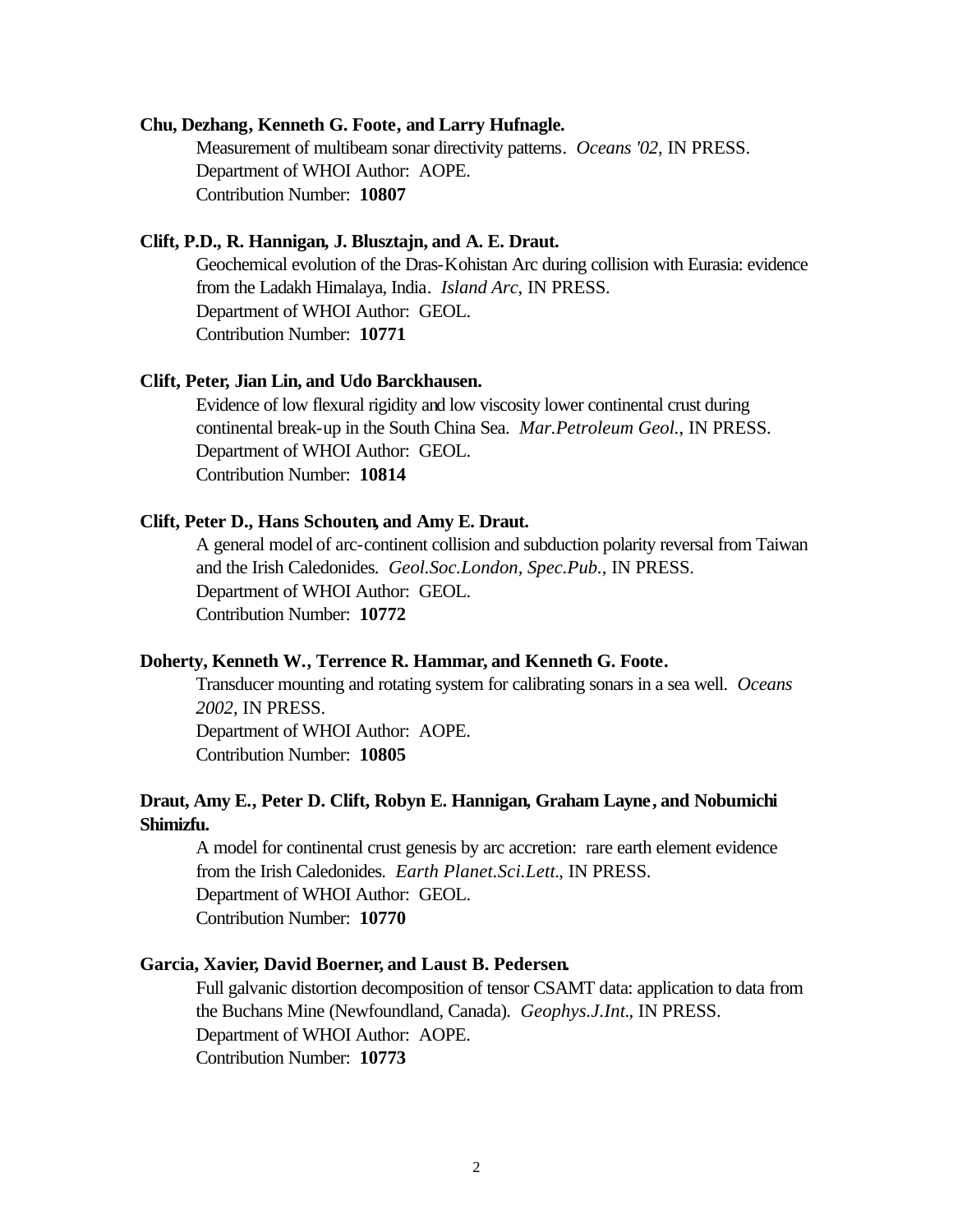#### **Green, Rebe cca E., Heidi M. Sosik, and Robert J. Olson.**

Phytoplankton and non-phytoplankton particle properties and contributions to inherent optical properties in New England continental shelf waters. *Limnol.Oceanog.*, IN PRESS.

Department of WHOI Author: BIOL. Contribution Number: **10769**

#### **McDonald, Glenn and Matt Naiman.**

Heat transfer advances for submerged oceanographic systems. *Oceans 2002*, IN PRESS.

Department of WHOI Author: BIOL. Contribution Number: **10777**

## **Morrison, Archie T. III, Albert J. Williams III, Andrew W. Waterbury, and Colin M. Tierney.**

Analog output from a differential travel-time current meter. *Oceans 2002, IEEE Proceedings*, IN PRESS. Department of WHOI Author: AOPE. Contribution Number: **10775**

#### **Polzin, K. L., E. Kunze, J. M. Toole, and R. W. Schmitt.**

The partition of finescale energy into internal waves and subinertial motions. *J.Phys.Oceanog.*, IN PRESS. Department of WHOI Author: PO. Contribution Number: **10802**

## **Reddy, Christopher M., Timothy I. Eglinton, Aubrey Hounshell, Helen K. White, Li Xu, Richard B. Gaines, and Glenn S. Frysinger.**

The West Falmouth oil spill after thirty years: The persistence of petroleum hydrocarbons in marsh sediments. *Environ.Sci.Technol.*, IN PRESS. Department of WHOI Author: MCG. Contribution Number: **10811**

#### **Spall, Michael A.**

On the thermohaline circulation in semi-enclosed marginal seas. *J.Geophys.Res.*, IN PRESS.

Department of WHOI Author: PO.

Contribution Number: **10808**